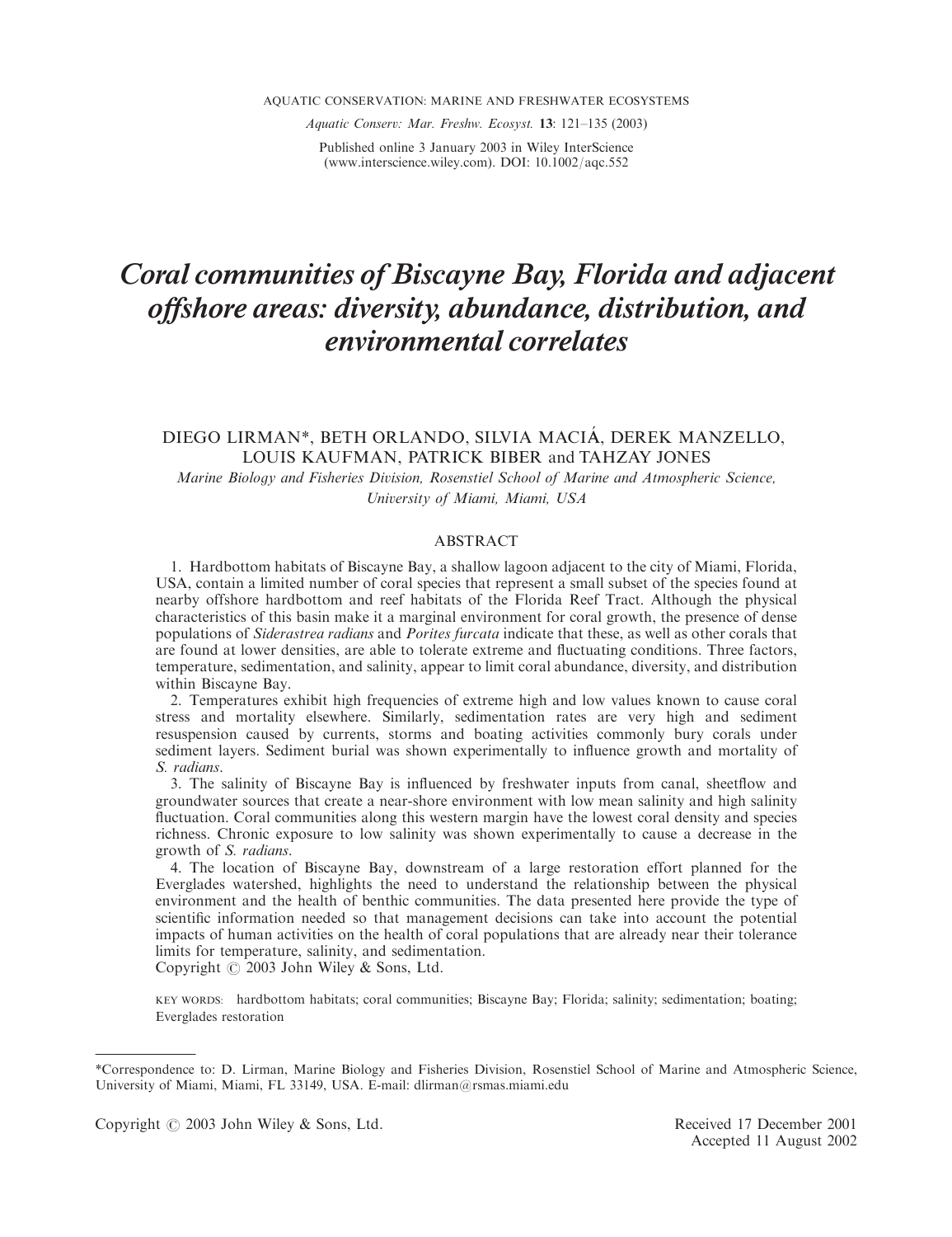# 122 D. LIRMAN ET AL.

# INTRODUCTION

Biscayne Bay is a shallow subtropical lagoon adjacent to the city of Miami, Florida. The location of Biscayne Bay along a highly populated, rapidly growing urban centre and just downstream of the proposed Everglades restoration activities makes this important natural resource especially vulnerable to human disturbances and changes in water quality. The purpose of this study is to document the abundance, diversity and distribution of hard corals within Biscayne Bay in relation to environmental factors such as salinity and sedimentation, as a baseline assessment against which the effects of future watershed restoration activities may be discerned. In addition, field surveys supplemented by exposure experiments are used to evaluate the potential impacts of the proposed Everglades restoration activities on the health of coral populations within this coastal ecosystem.

The hydrology of South Florida has been drastically modified in the last 50 years by the construction of the Central and Southern Florida Project. This water management system comprises an extensive network of levees, canals, water control structures and pump stations that have altered the natural timing, quantity and quality of freshwater flow across the landscape and caused significant modifications in the structure and function of upland and coastal habitats (McIvor et al., 1994; Browder and Ogden, 1999). One example of the recent drastic ecological changes attributed to the altered hydrology was the mass mortality of seagrasses within Florida Bay, where over 4000 ha of *Thalassia testudinum* beds were lost starting in 1987 (Zieman et al., 1989, 1999; Robblee et al., 1991; Durako, 1994). Although the exact causes of this demise are still being debated, the reduction in freshwater inputs and modification of salinity fields within coastal lagoons as a consequence of the water management system now in place are often cited as likely triggers (Smith et al., 1989; Fourqurean and Robblee, 1999). Similarly, hypersalinity and reduced water levels have been correlated with a decline in pink shrimp (*Penaeus duorarum*) catches (Browder, 1985; Browder *et al.*, 1999).

In response to these patterns of environmental degradation, the recently approved, multi-billion dollar Comprehensive Everglades Restoration Project (CERP) has been charged with the restoration, preservation and protection of the South Florida regional ecosystem. The multiple components of this plan have been designed to restore historic hydrologic conditions and increase water storage and supply for the natural system as well as for urban and agricultural use. One of the proposed goals of this restoration effort is to increase freshwater inputs into coastal bays from upland sources to recover estuarine conditions along near-shore environments (Davis and Ogden, 1994; Browder and Wanless, 2001).

Considering the potential future changes in freshwater deliveries into Biscayne Bay, which may alter not only salinity patterns but may also introduce increased sediment loads from land-based sources, it is important to document the relationship between these physical factors and coral diversity, abundance and distribution. Thus, the purpose of this assessment is to provide the scientific information required to include hard corals found within the coastal bays of South Florida as relevant endpoints to be considered within the context of the Everglades restoration project. Such information will provide important inputs into the restoration efforts that, by focusing largely on improving conditions for species like wading birds, shrimp and seagrasses, may adversely affect obligate marine species such as hard corals.

# **METHODS**

The abundance, diversity and spatial distribution of hard corals within Biscayne Bay and adjacent offshore areas was documented in 2000 from random sampling locations ( $n = 88$  random sites) using a stratified random sampling design modified from methods described by Lirman and Cropper (2002). Hardbottom habitats within the study region were divided into four strata: West Bay, Central Bay, East Bay and Offshore areas (Figure 1). Survey points within strata were determined by selecting cells at random from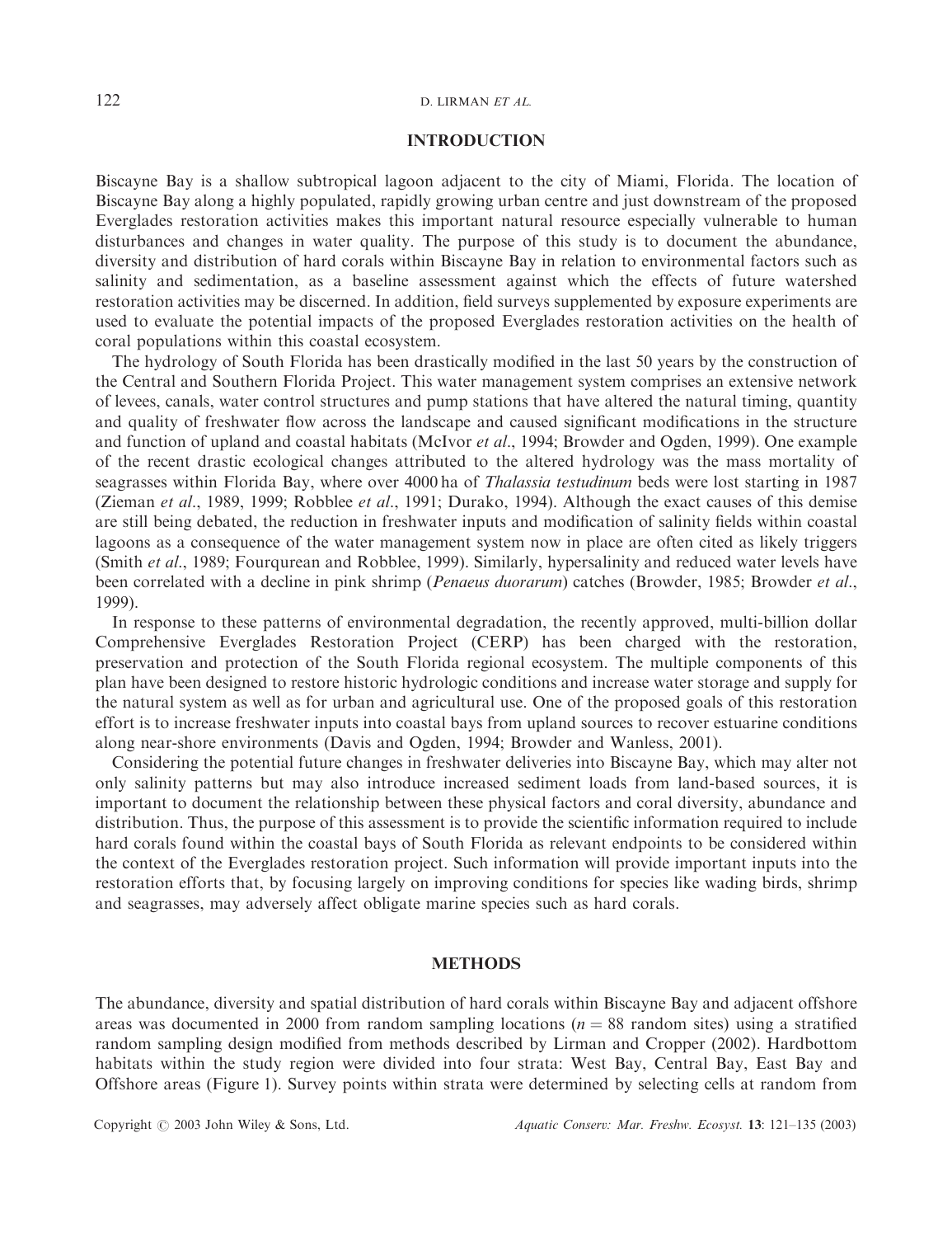the SEASCAPE model of Biscayne Bay that divides the region into 170 848 square grid elements (Cropper et al., 2001; Lirman and Cropper, 2002). The centre coordinates for the cells chosen for each stratum were determined and a differential GPS unit was used to locate the stations in the field. Benthic habitats in the study area are under the jurisdiction of Biscayne National Park.

At each location, divers surveyed 15 haphazardly located plots using 0.25 m<sup>2</sup>PVC quadrats. Within each plot, the number of coral colonies visible was determined. The number of coral colonies was assessed once again after the sediments were cleared from each plot. The proportion of colonies completely buried by sediments at the time of the survey was thus obtained. All corals were identified to species and maximum diameter and height for each colony were determined with calipers. Lastly, sediment depth measurements were obtained by pushing a marked metal pole into the sediments until the carbonate platform was reached. To test the hypothesis that settlement and/or survivorship would be higher on topographical high-points within the limestone matrix, sediment depth measurements  $(n=20-40)$  were taken adjacent to live colonies of S. radians, as well as haphazardly in the surrounding areas. Sediment depths were averaged by site for analysis. To obtain sediment depth contours for the study region, the measurements for each site were interpolated with ArcView's Spatial Analyst Extension using an Inverse Distance Weighted interpolation procedure with a cell size of  $100 \text{ m}^2$ .

Representative salinity and temperature values from locations within the three survey strata within Biscayne Bay and one offshore reef location were obtained from field instruments for 1998 and 1999 (Figure 2). Sedimentation rates were determined using sedimentation columns made of PVC (height = 25 cm, diameter = 5 cm, distance from bottom = 40 cm,  $n = 5$  columns per site) deployed at nine sites (3 per stratum; Figure 1) and surveyed bi-monthly between January 2000 and January 2001. The total amount of sediments (dry weight) as well as the proportion of fine (silt–clay fraction,  $\lt 63 \text{ µm}$ ) and coarse (sand–gravel fraction,  $>63 \mu m$ ) was determined for each column and averaged within sites and strata. The sediments collected were first sieved through a  $63 \mu m$  sieve and the fraction retained in the sieve collected as the gravel–sand fraction. The silt-clay fraction was measured volumetrically from sub-samples of the wash water collected with a 20 ml pipette  $(n = 3)$ . Drying of all fractions was done at 100–110°C to a constant weight.

Although these columns were deployed to determine seasonal and spatial patterns of sedimentation, it was recognized that sediment resuspension events caused by disturbance events concentrated over a short period of time (i.e. hours to days) such as storms or boating activities may also have highly localized impacts that may be overlooked by the seasonal sampling. To document the potential impacts of boating, an important recreational activity within Biscayne Bay, sedimentation columns were placed at Caesar Creek Channel (one of the main boating channels used to access offshore areas) and at Elliot Key Harbor (one of the principal recreational areas used by weekend boaters) (Figure 1). For comparison, additional sedimentation columns ( $n = 4$  per site) were placed at increasing distances from the harbour and away from the boating channel. To estimate the impacts of weekend boating activities, these columns were deployed on Thursday, March 28 and recovered on Monday, March 31, 2001. Total sediments were estimated as before and averaged within sites.

To provide an initial test to the hypothesis that both salinity and sedimentation influence growth and survivorship of corals within Biscayne Bay, experiments were carried out where colonies of S. *radians* were exposed to low salinity (20 ppt) and sediment-burial treatments for periods of 24 h at weekly intervals. Small (55 mm in diameter), single-polyp colonies collected from hardbottom communities of Biscayne Bay were glued onto ceramic tiles using underwater epoxy. Four colonies were glued to each tile and four tiles  $(n = 16$  colonies) were exposed to the experimental conditions. For the low-salinity exposure, each tile was placed inside a 2L bucket. The salinity was adjusted using RO fresh water and buckets were aerated with air stones. For temperature control, buckets were kept in a flow-through water table inside an outdoor greenhouse under natural lighting. A control group of colonies  $(n = 16)$  was kept under the same conditions in Biscayne Bay water (35 ppt).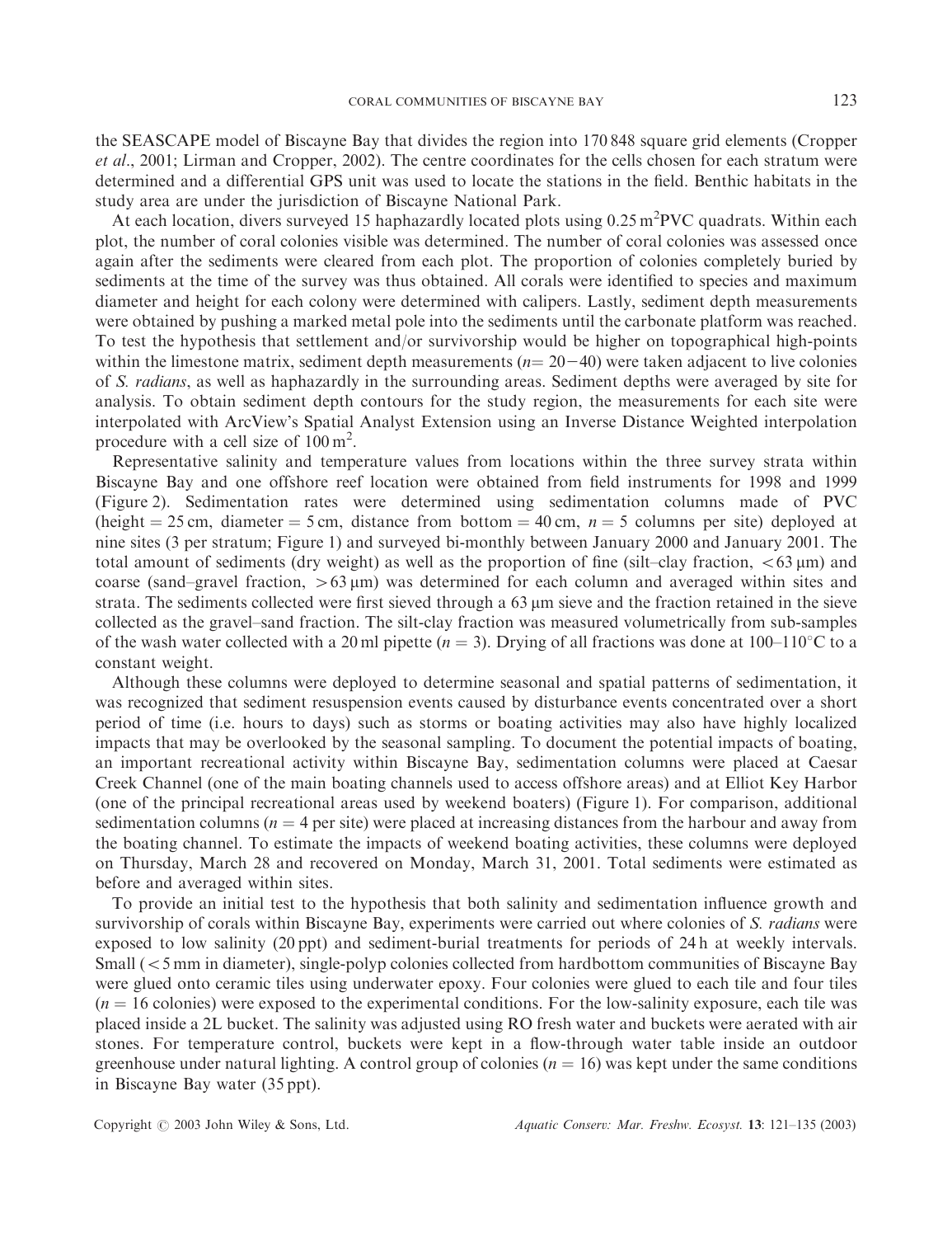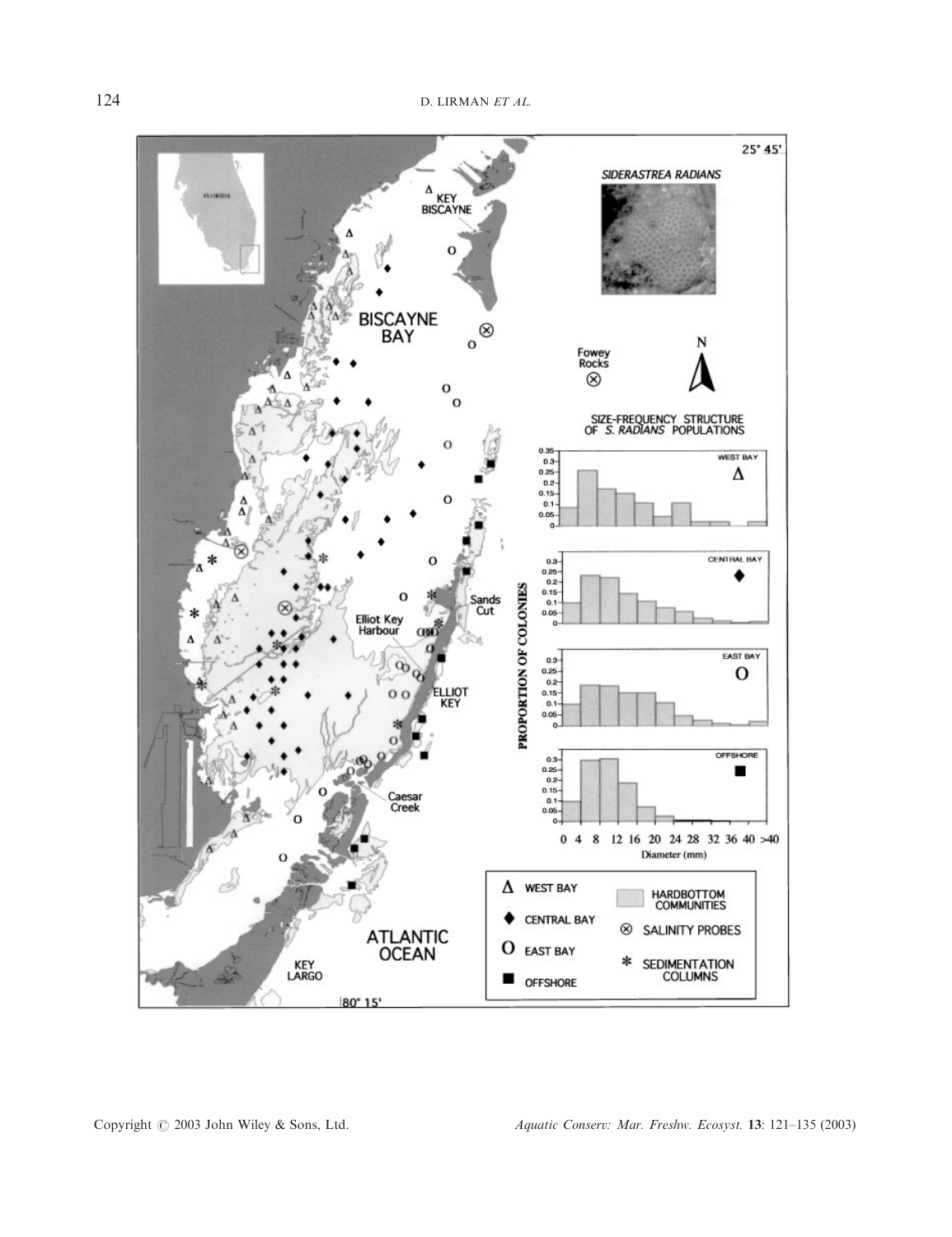

Figure 2. Mean daily salinity and temperature values for sites within Biscayne Bay (West Bay, Central Bay, and East Bay) and the Florida Reef Tract (Fowey Rocks) in 1998 and 1999. For site locations refer to Figure 1.

To test the effects of chronic sediment burial, small S. *radians* colonies were covered by sediments collected from hardbottom habitats of Biscayne Bay for periods of 24 h at weekly intervals. At the beginning of each exposure period, all tiles ( $n = 4$  control and 4 exposure) were covered completely by a layer of sediments (3 cm in depth) as commonly encountered in the field. Unlike exposure tiles that

 $\blacklozenge$  and the contract of the contract of the contract of the contract of the contract of the contract of the contract of the contract of the contract of the contract of the contract of the contract of the contract of t

4

Figure 1. Map of study area showing the location of survey sites, temperature and salinity probes, and sedimentation columns. The photograph showing a S. radians colony (diameter  $= 3.5$  cm) was taken at East Bay (depth  $= 1.5$  m). Size-frequency distributions represent the proportion of colonies for each size class averaged for all sites surveyed within the stratum. Distribution of hardbottom habitats was obtained from a digital coverage of benthic habitats of South Florida developed from aerial photographs by the Florida Marine Research Institute.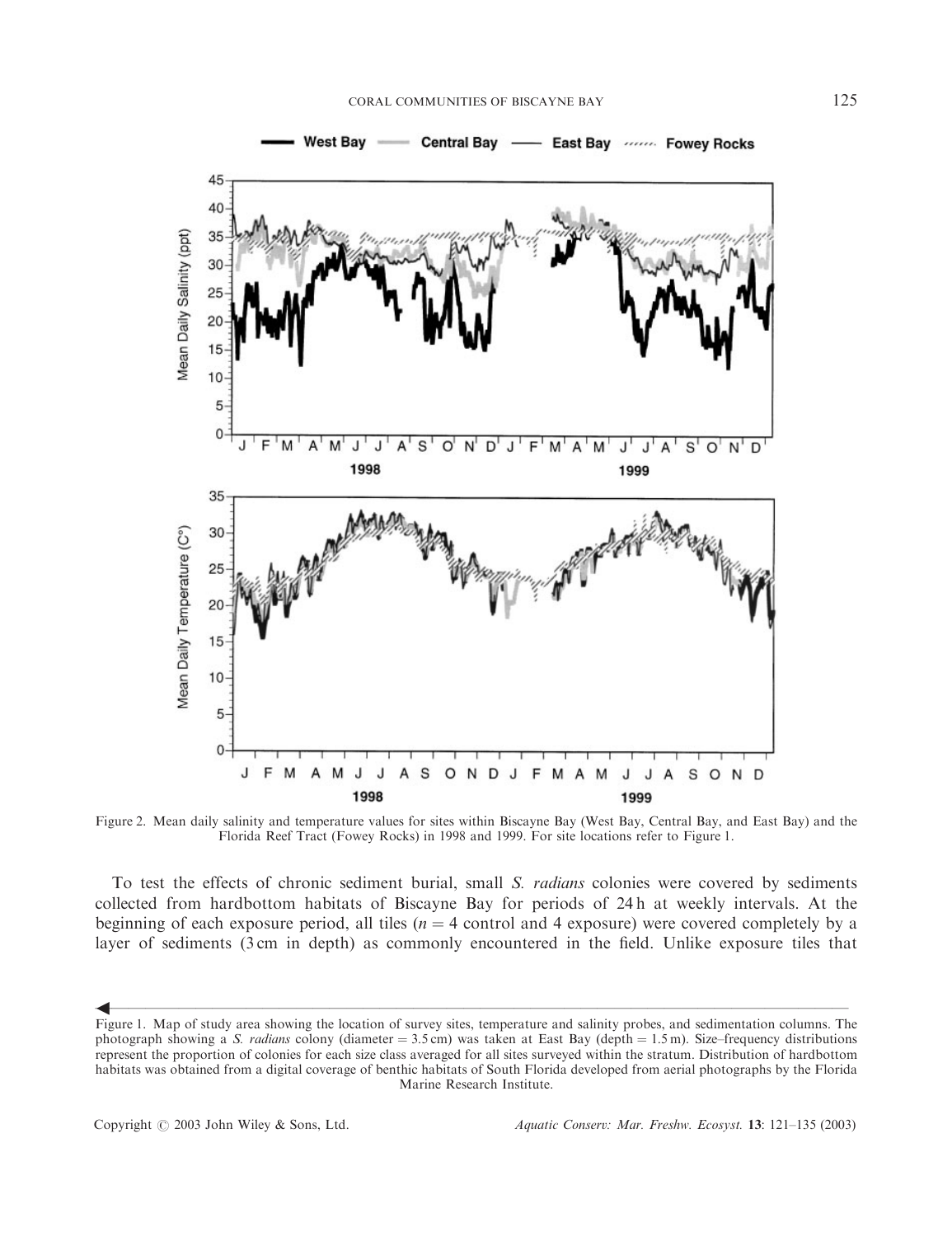remained covered for 24 h, control tiles were turned upside-down to remove sediments after the initial burial. The initial diameter of each colony was determined at the onset of the study and again after 1 month using calipers. All colonies were kept in a flow-through mesocosm tank (depth  $= 1$  m) during the experiment.

# RESULTS

The salinity patterns measured by field probes within Biscayne Bay differed according to their locations within the strata surveyed (Figure 2). As expected considering the prevailing canal influences in near-shore environments, lower, widely fluctuating salinities were documented at West Bay during both 1998 and 1999. Salinity was below 25 ppt in this area for 188 days in 1998 (minimum daily salinity  $= 12$  ppt) and 156 days in 1999 (minimum daily salinity  $= 13$  ppt). In contrast, salinity was less variable and remained near oceanic values for most of the year at Central Bay and East Bay sites. Salinity did not go below 25 ppt at these sites during either 1998 or 1999. Unlike salinity patterns that differed considerably among strata, water temperature patterns did not exhibit large variation among areas (Figure 2). Water temperature exceeded  $30^{\circ}$ C 90 days in 1998 (maximum daily temperature =  $34^{\circ}$ C) and 58 days in 1999 (maximum daily temperature =  $34^{\circ}$ C) at all three sites. Data collected at nearby Fowey Rocks (25.59°N, 80.10°W; Figure 1) showed that salinity levels on the Florida Reef Tract did not fall below 30 ppt in 1998 or 1999, and that water temperature exceeded  $30^{\circ}$ C 59 days in 1998 and 24 days in 1999.

Our bi-monthly surveys do not indicate any clear seasonal or spatial patterns in sedimentation rates within the three strata surveyed within Biscayne Bay (Figure 3). Significant effects of both stratum and time of year were detected, as well as a significant interaction between these two main factors (two-way ANOVA,  $p < 0.01$ ). Daily deposition rates were generally higher for both Central and East Bay compared to West Bay (Figure 3). Samples from West Bay had an average of 98.3% silt–clay  $(SEM = +0.6)$  compared to 97.7% (0.5) for Central Bay and 97.5% (0.5) for East Bay. When sites within strata are compared, no differences in sedimentation rates are observed among sites at West and Central Bay. In contrast, significant differences in sedimentation rates among sites were found at East Bay, where sites located at the central portion of Elliot Key had lower sedimentation rates than sites located closer to Sands Cut and Caesar Creek, the tidal channels connecting Biscayne Bay to offshore areas (Figure 1).

The impact of boating activities on sediment deposition rates was documented at Elliot Key Harbor, where a large number of vessels anchor during weekends. Sedimentation rates here were three times higher than the highest sedimentation values calculated for all nine locations sampled during 2000 (Figure 3). Whereas sedimentation rates at the edge of Caesar Creek Channel, a commonly used boating channel were elevated, the values obtained were within the normal range for the bay (Figure 3). Sedimentation rates decreased significantly (ANOVA,  $p<0.01$ ) with distance from areas of high boating traffic, highlighting the localized impacts of these activities.

A total of 17 hard coral species were found within hardbottom habitats in Biscayne Bay and offshore areas (Table 1). Twelve species were found within Biscayne Bay and 15 within offshore hardbottom habitats. The only species found in all four areas were S. *radians* and P. furcata. Coral distribution and abundance were spatially correlated with the distribution of hardbottom habitat; high densities of hard corals were only documented on areas with shallow sediment depth (Figure 4). While most coral species were found exclusively in hardbottom habitats, three species, P. furcata, P. divaricata, and Manicina *areolata*, were also found at low densities  $(<1$  colony m<sup>-2</sup>) at sites dominated by seagrasses. The lowest species richness was found at West Bay where only two species, S. *radians* and P. furcata, were found, while the highest species richness was documented at offshore hardbottom communities  $(n = 15 \text{ species})$ . Intermediate levels of species richness were documented at Central and East Biscayne Bay where nine and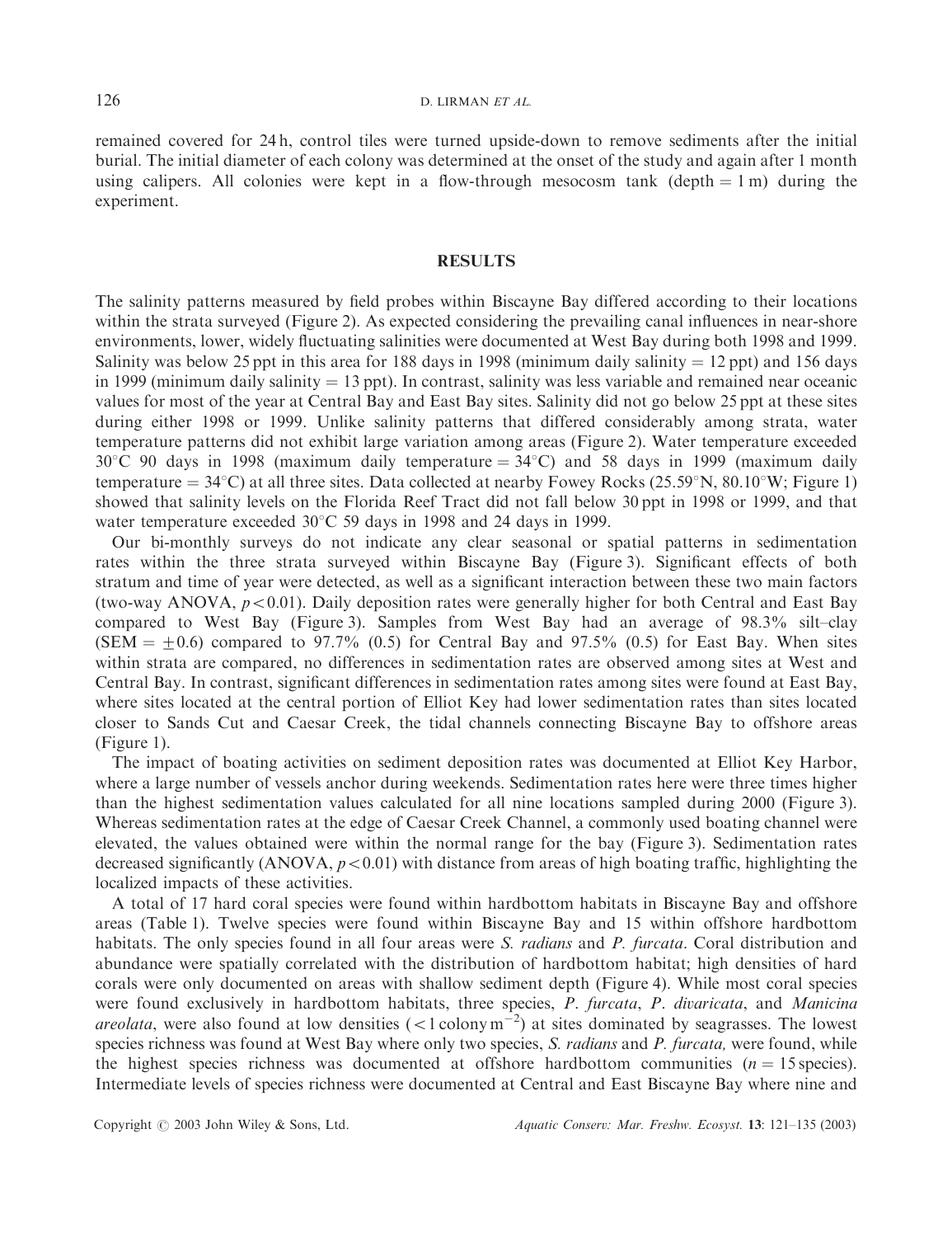

Figure 3. (A)–(F) Mean sedimentation rates (mg cm<sup>-2</sup> day<sup>-1</sup>) for sites within Biscayne Bay during 2001. Values represent averages from three sites within each stratum. Four PVC sedimentation columns were deployed at each site. (G) Mean sedimentation rates (mg cm<sup>-2</sup> day<sup>-1</sup>) for locations influenced by boating activities. Values represent averages from four sedimentation columns at each location deployed from March 28 to Monday, March 31, 2001. For site locations refer to Figure 1.

eight species were found, respectively. Colonies of reef-building corals commonly seen in the Florida Reef Tract (e.g. Montastraea spp., Diploria spp.) were not found within Biscayne Bay and were only observed at offshore sites.

S. radians is the dominant coral, reaching a maximum density of 68 colonies  $m^{-2}$  within Biscayne Bay and 72 colonies  $m^{-2}$  within offshore hardbottom habitats (Figures 1 and 4(A)). The highest mean density of this species was documented at offshore sites  $(23.3 \text{ colonies m}^{-2})$ , which had mean densities significantly higher than all other areas (Table 2, ANOVA,  $p<0.05$ , Tukey *a posteriori* comparisons). Within Biscayne Bay, the highest mean densities of S. radians were documented at East Bay  $(3.6 \text{ colonies m}^{-2})$ . While offshore sites had the highest density of S. radians, mean colony diameter was smaller here than at all other sites (Table 2). Significant differences in mean diameter were only found between offshore and East Bay (ANOVA,  $p<0.05$ , Tukey *a posteriori* comparisons). Branching *Porites* spp. reached a maximum density of 4 colonies  $m^{-2}$  in West Bay, 12 colonies  $m^{-2}$  in Central Bay, and 24 colonies  $m^{-2}$  in East Bay and offshore areas (Figure 4(B)). Maximum densities for all of the other coral species found did not exceed 4 colonies  $m^{-2}$  at any location.

The size-frequency distribution of S. *radians* populations show similar structure among strata (Figure 1). In general, populations are skewed to the right, with smaller colonies dominating numerically. The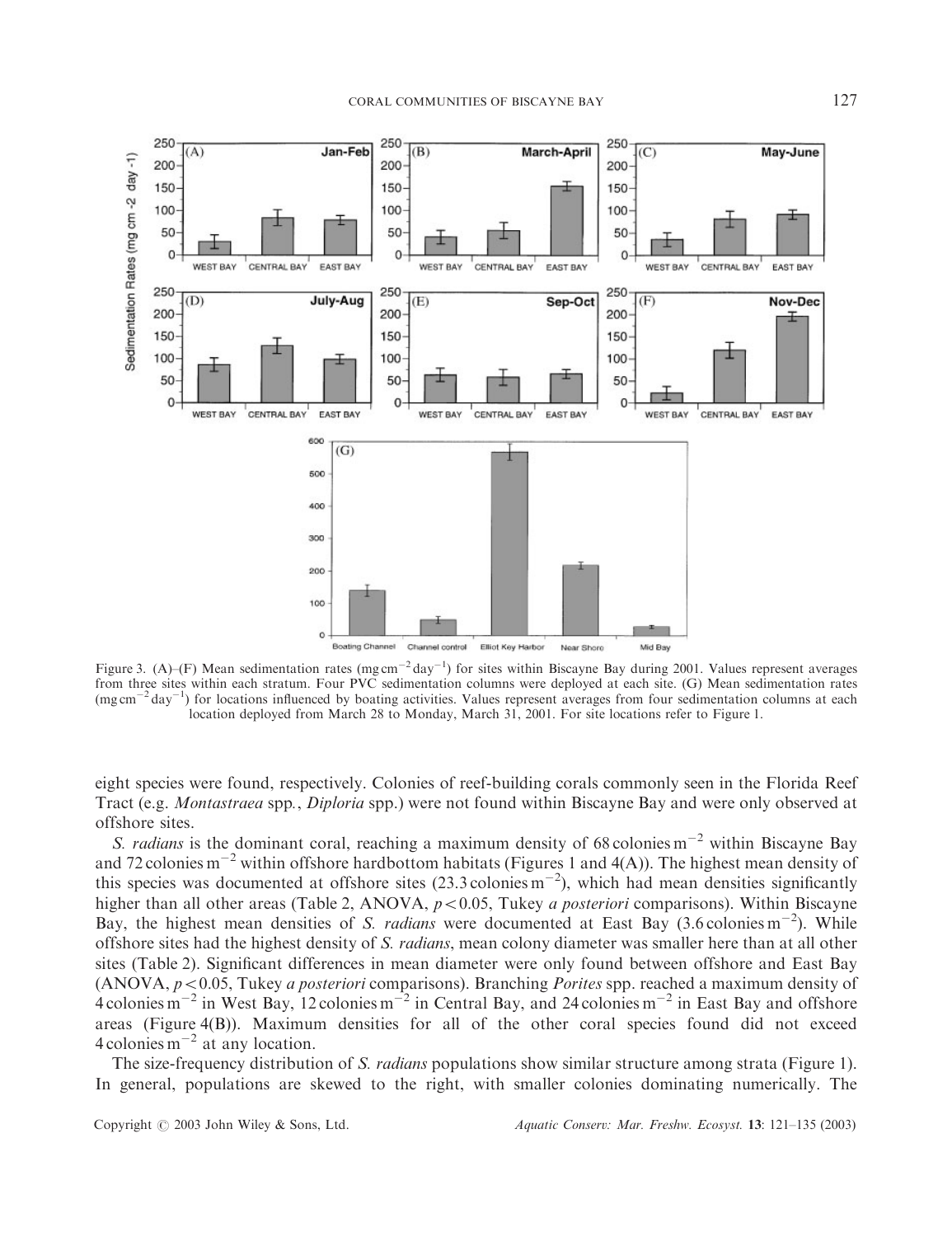Table 1. Distribution of coral species within hardbottom habitats surveyed within Biscayne Bay and offshore areas

| Coral species present    | West Bay | Central Bay | East Bay | Offshore |
|--------------------------|----------|-------------|----------|----------|
| Siderastrea radians      |          |             |          |          |
| S. siderea               |          |             |          |          |
| Porites porites          |          |             |          |          |
| P. furcata               |          |             |          |          |
| P. divaricata            |          |             |          |          |
| P. astreoides            |          |             |          |          |
| Manicina areolata        |          |             |          |          |
| Oculina diffusa          |          |             |          |          |
| Cladocora arbuscula      |          |             |          |          |
| Favia fragum             |          |             |          |          |
| Dichocoenia stokesii     |          |             |          |          |
| Solenastrea hyades       |          |             |          |          |
| Montastraea cavernosa    |          |             |          |          |
| M. faveolata             |          |             |          |          |
| Diploria clivosa         |          |             |          |          |
| Stephanocoenia michilini |          |             |          |          |
| Millepora alcicornis     |          |             |          |          |

<sup>a</sup> corals species present in only one survey site.



Figure 4. (A) Mean density (colonies m<sup>-2</sup>) of S. radians colonies within hardbottom habitats of Biscayne Bay, (B) Mean density (colonies  $m^{-2}$ ) of branching *Porites* spp. colonies within hardbottom habitats of Biscayne Bay, (C) Sediment depth contours within Biscayne Bay derived from field surveys. Measurements for each site were interpolated with ArcView's Spatial Analyst Extension using an Inverse Distance Weighted interpolation procedure with a cell size of  $100 \text{ m}^2$ .

proportion of colonies in the smallest size class (0–4 mm in diameter) is remarkably similar among strata, ranging from 8 to 10%. The largest proportion of colonies are found in the next two size classes (>4–8 and >8–12 mm), with 35–60% of all colonies belonging to these size classes. The narrowest size-distribution is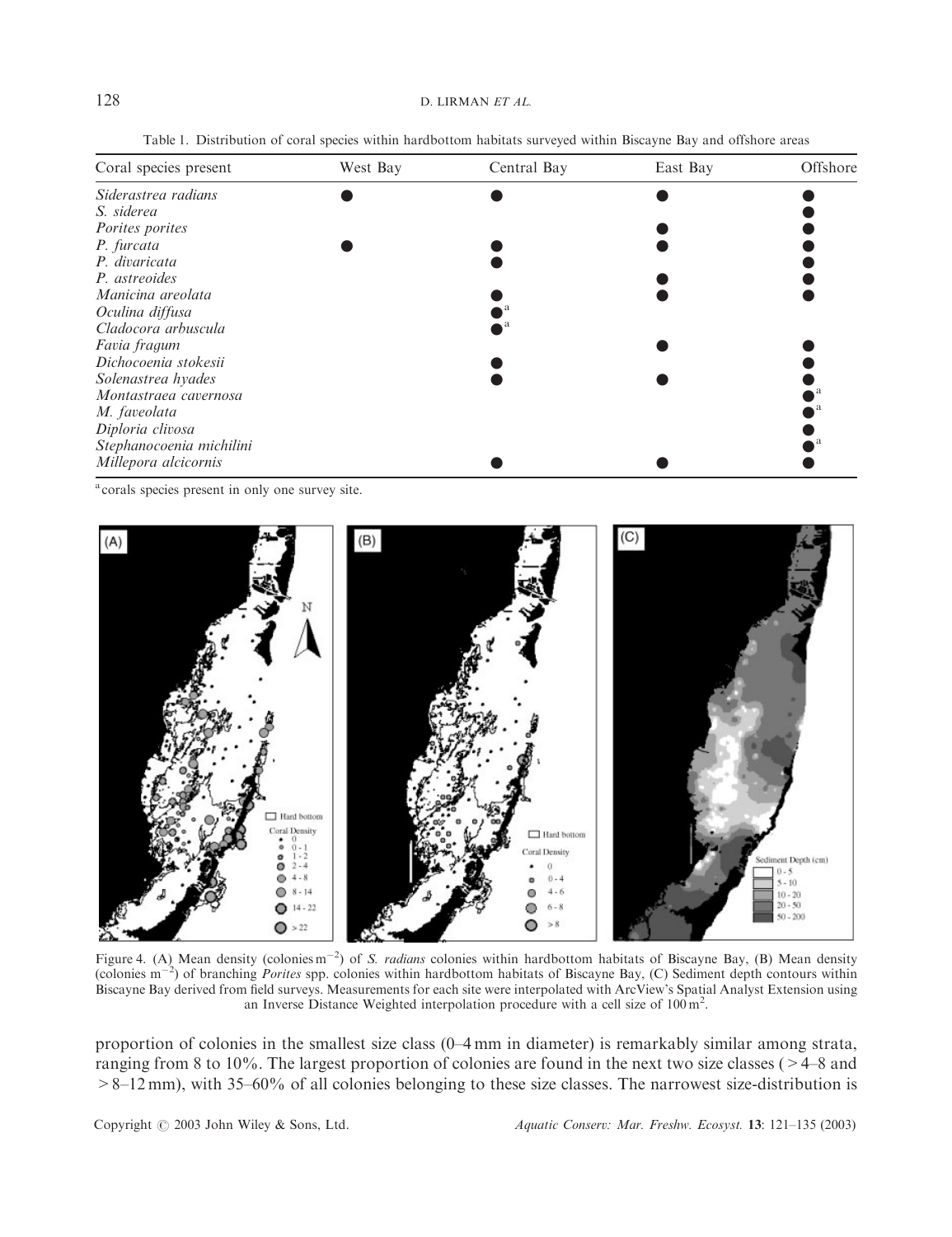| .                |                                        |                       |                          |              |           |  |  |  |
|------------------|----------------------------------------|-----------------------|--------------------------|--------------|-----------|--|--|--|
| Hardbottom sites | Coral density<br>$(\# \text{ m}^{-2})$ | Mean diameter<br>(cm) | Maximum diameter<br>(cm) | Depth<br>(m) | $N$ sites |  |  |  |
| West Bay         | 1.9(0.6)                               | 1.4(0.3)              | 4.0                      | 2.2(0.2)     | 22        |  |  |  |
| Central Bay      | 2.6(.05)                               | 1.1(0.1)              | 5.0                      | 2.1(0.1)     | 37        |  |  |  |
| East Bay         | 3.6(1.0)                               | 1.6(0.2)              | 6.5                      | 1.9(0.2)     |           |  |  |  |
| Offshore         | 23.2(4.7)                              | 0.9(0.1)              | 3.3                      | 2.2(0.2)     |           |  |  |  |

Table 2. Structural attributes of Siderastrea radians populations found in hardbottom habitats of Biscayne Bay and adjacent offshore areas

Values represent means  $( + 1$  SEM) calculated for the four main strata surveyed in 2000. Values were averaged by site and stratum.



Figure 5. Relationship between sediment depth and coral density within hardbottom habitats of Biscayne Bay and adjacent offshore areas.

found at offshore sites where colonies do not exceed 34 mm in diameter. The largest S. *radians* colony was found at East Bay (65 mm).

Colonies of S. radians are commonly covered by sediments within hardbottom communities. An average of 47% (SEM  $= \pm 4.0$ ) of colonies were completely buried under a sediment layer at the time of the surveys. Coral distribution can be influenced locally by sediment depth as live coral colonies are commonly found at high points within the limestone matrix, and sediment depth next to coral colonies (mean  $= 1.1$  cm,  $SEM = +0.1$ ) was significantly lower than mean sediment depth collected haphazardly (mean = 2.6 cm, SEM =  $\pm$ 0.3) within the same sites (t-test, p<0.01). When data were grouped by site, mean coral density decreased exponentially with increasing sediment depth (Figure 5). This relationship suggests a threshold sediment depth of 4–5 cm, with low mean density of S. *radians* recorded at sediment depths larger than this value. To test whether sediment depth may influence the shape of coral colonies, the relationship between sediment depth and the radius-to-height ratio of S. *radians* colonies was evaluated. However, no significant relationship was found between colony shape and sediment depth (linear regression,  $r^2 = 0.03$ ,  $p > 0.05$ ).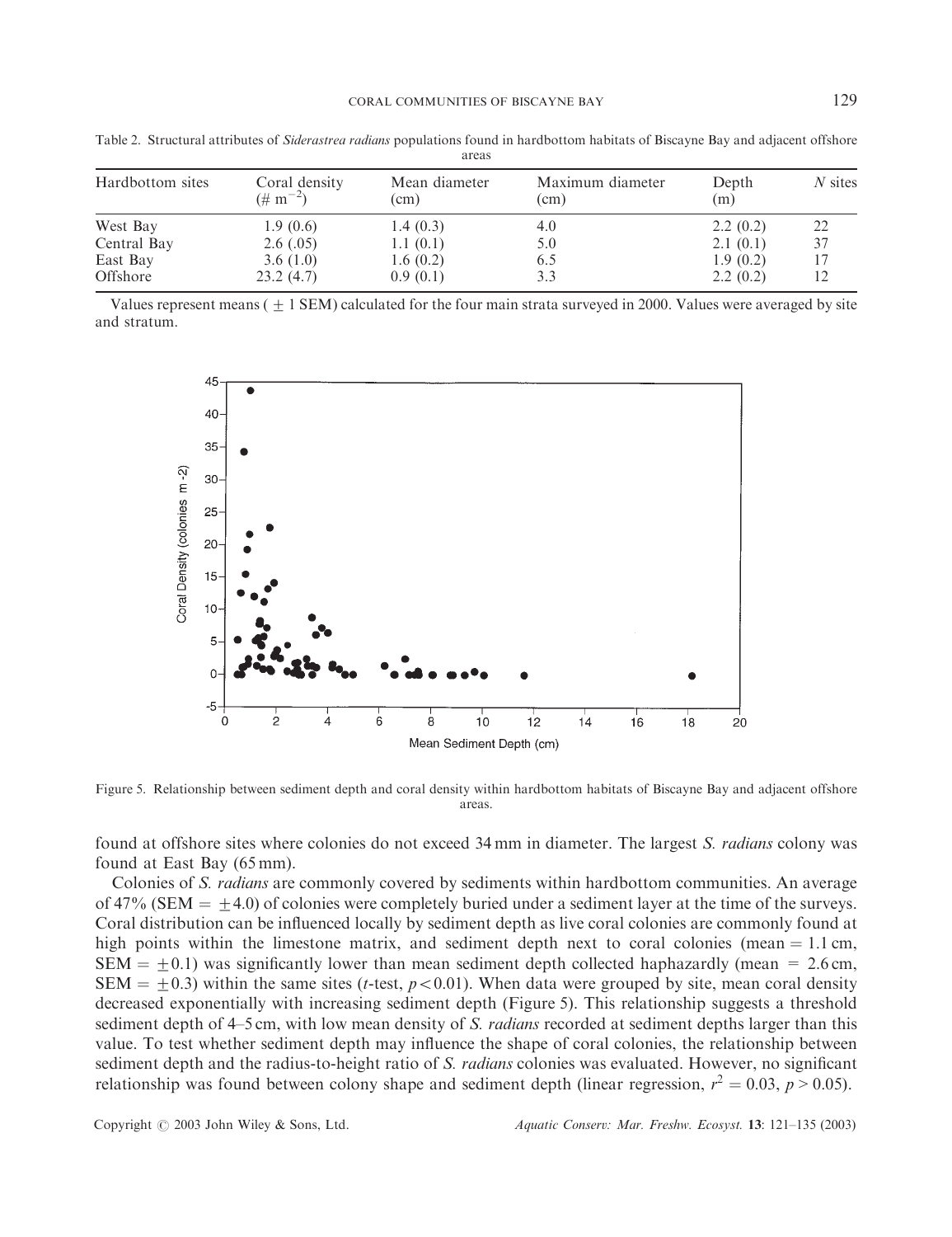# $130$  D. LIRMAN *ET AL.*

Chronic exposure to low salinity and sediment burial can influence both growth and survivorship patterns of S. radians (Figure 6). After 1 month (four weekly exposures), corals exposed to low salinity (20 ppt) had mean radial growth rates lower than those of controls. However, this difference was not statistically significant (*t*-test,  $p > 0.05$ ) and no colony mortality was observed within either group. Colonies buried under sediments at weekly intervals had radial extension rates significantly lower than controls (ttest,  $p > 0.05$ ). In this case, 30% of colonies exposed to burial treatments experienced total mortality at the end of 1 month.

#### **DISCUSSION**

The hardbottom habitats of Biscayne Bay contain only a small subset of the coral species commonly encountered on nearby reefs of the Florida Reef Tract (Burns, 1985; Miller *et al.*, 2000). Coral communities of Biscayne Bay are dominated by brooding species like S. radians and P. furcata with traits commonly associated with opportunistic life histories (e.g. high recruitment, small colony size, extended reproductive season) believed to enhance persistence in frequently disturbed environments (Szmant, 1986; Soong, 1991). In contrast, offshore hardbottom habitats contain not only higher densities of the coral species found inside the bay, but also broadcast spawning species such as Montastraea cavernosa, M. faveolata and S. siderea, which are among the main reef-building corals in the region (Chiappone, 1996; Miller *et al.*, 2000). The absence of these reef-building species within hardbottom communities of Biscayne Bay, suggests that environmental conditions within this semi-enclosed basin restrict the recruitment, growth and survivorship of less-tolerant coral species.

Among the factors known to influence coral recruitment, growth, abundance and distribution, temperature, salinity and sedimentation appear to play an important limiting role within Biscayne Bay. Although temperatures within Biscayne Bay and the Florida Reef Tract follow similar seasonal trends, patterns within the bay exhibit higher variability as well as a higher frequency of extreme values that may



Figure 6. Effects of sediment burial and low salinity exposure on the growth of S. radians colonies. Small colonies  $\langle$  <5mm in diameter,  $n = 16$ ) were exposed to experimental conditions for 24 h at weekly intervals. Radial growth was estimated after 1 month (4) sequential exposures).  $* =$  significant difference in growth rates between controls and exposed colonies (t-test,  $p < 0.05$ ). ns = no significant differences.

Copyright  $\circled{c}$  2003 John Wiley & Sons, Ltd. Aquatic Conserv: Mar. Freshw. Ecosyst. 13: 121–135 (2003)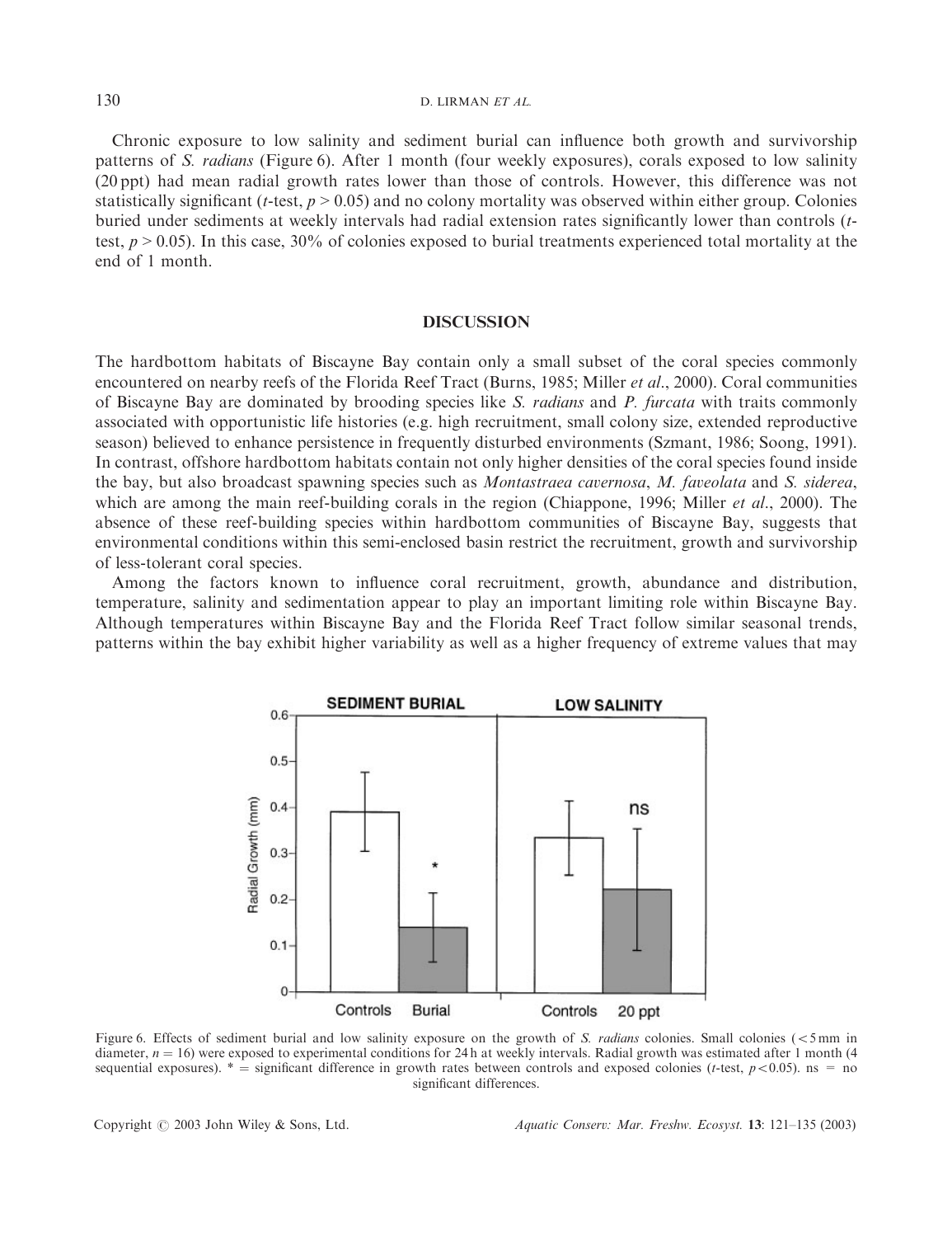restrict coral distribution. The narrow thermal tolerance of corals has been well-documented, and temperature values outside this range can result in reduced photosynthesis, coral bleaching and even mortality (e.g. Marcus and Thorhaug, 1981; Glynn and D'Croz, 1990; Kobluk and Lysenko, 1994; Porter et al., 1999). This was evidenced in the coral bleaching event of 1997–1998 where coral communities throughout the world, including Florida, experienced significant mortality due to elevated temperatures (Berkelmans and Oliver, 1999; Warner et al., 1999; Aronson et al., 2000). In 1998, while water temperatures in the Florida Reef Tract were above  $30^{\circ}$ C for 59 days, this threshold was exceeded during 90 days within Biscayne Bay. Many of the corals absent from Biscayne Bay, especially those with massive morphologies like *S. siderea, Diploria* spp. and *Montastraea* spp., were found to be susceptible to temperature-induced bleaching (Goreau, 1992; Lang et al., 1992).

Salinity fields within Biscayne Bay are influenced by precipitation, freshwater inputs from land, canal and groundwater sources, and tidal influx of oceanic water (Alleman, 1995). The spatial and temporal distribution of these influences delineate salinity fields with distinct characteristics. Areas with low, highly variable salinity are found along the western margin due to managed freshwater inflows from canals, groundwater and surface runoff, while higher, more stable salinities are found along the eastern margin where oceanic influences prevail (Wang et al., 1978, 2002; Brook, 1982). Near-shore salinity patterns, characterized by wide fluctuations and low mean salinity values, limit coral distribution and abundance within West Biscayne Bay where the lowest coral density and species richness are found. In fact, only two coral species, S. *radians* and P. furcata, are found in this marginal environment, highlighting their tolerance to low and variable salinity. These genera were also found to be resistant to sudden drops in salinity by Vaughan (1916) and Wells (1932) in the first experimental studies of reduced salinity on corals. Although colonies of S. *radians* are able to survive in this fluctuating environment, there can be considerable sublethal effects of reduced salinity that need to be considered. For example, chronic exposure to low salinity can reduce the growth rates of colonies, as shown experimentally in this study. Accordingly, maximum diameter of S. radians increases along a salinity-disturbance gradient from West to East in Biscayne Bay. Changes in salinity and salinity values outside tolerance ranges can also impact coral reproductive success as well as photosynthesis and respiration (e.g. Muthiga and Szmant, 1987; Richmond, 1993; Moberg et al., 1997; Nystrom et al., 1997; Porter et al., 1999).

Sediment depth is an important factor determining the location and extent of habitat suitable for coral settlement and survivorship. Wherever mean sediment depth exceeds 10–15 cm, seagrasses are the dominant benthic organisms within Biscayne Bay (Lirman and Cropper, 2002) and only isolated colonies of the branching coral *Porites* spp. or *Manicina areolata* are found among the seagrasses. The inverse relationship between coral density and sediment depth suggests a threshold value of 5 cm in sediment depth for dense coral communities to develop. At a smaller scale, the predominant distribution of live coral colonies on topological high-points within the Pleistocene carbonate matrix suggests a higher survivorship and/or settlement success of corals on locations that, unlike depressions or cavities in the carbonate matrix, minimize exposure to sediment burial. Nevertheless, the fact that 47% of S. *radians* colonies were buried under sediments at the time of survey indicates that corals within this environment must have a high tolerance for sediment interactions. This is true even for stress-tolerant species like S. radians that showed both reduced growth and coral mortality under chronic sediment burial. The high density and large mean size of corals within hardbottom habitats at East Biscayne Bay that experience high deposition rates suggests that although corals get commonly covered by sediments in this area, sediments must not remain over the colonies for prolonged periods of time.

The sedimentation rates recorded in this study, especially those measured near boating channels, are generally higher by at least an order of magnitude than those recorded using similar methods in reefs at different locations throughout the world (e.g. Rogers, 1983; McClanahan and Obura, 1997; Gleason, 1998). Sedimentation rates as high as those observed in Biscayne Bay were reported to inhibit coral growth, recruitment, survivorship and distribution in severely stressed reefs in Hawaii (Maragos, 1972), Costa Rica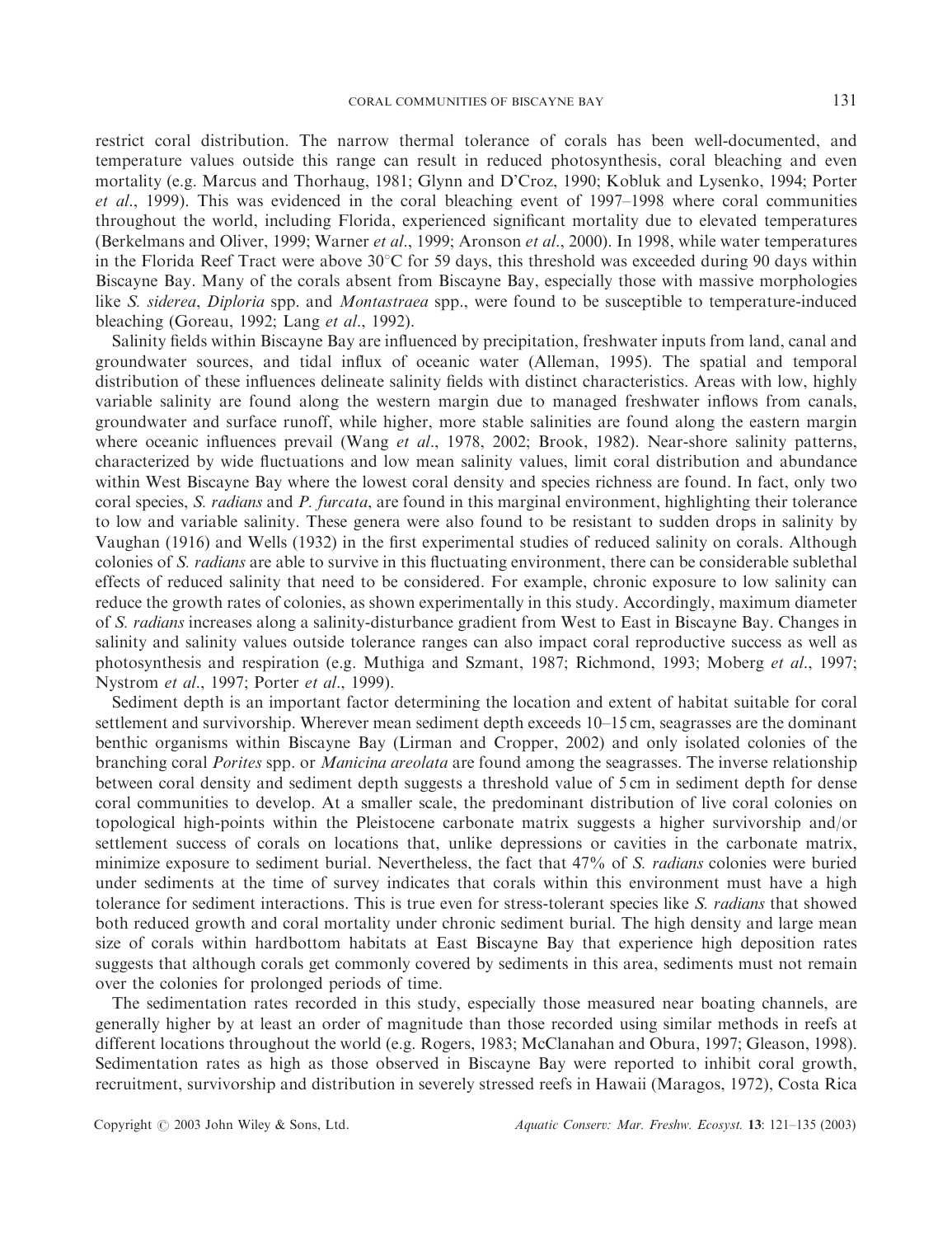(Cortes and Risk, 1974) and Guam (Randall and Birkeland, 1978). In a review of the impacts of sedimentation on reefs, Rogers (1990) predicted that habitats exposed to heavy sediment loads  $($  > 10 mg cm<sup>-2</sup> day<sup>-1</sup>) would have low species diversity, low coral cover and dominance by species resistant to smothering or reduced light levels. Results from our surveys agree with these predictions as hardbottom communities within Biscayne Bay are dominated by the stress-tolerant S. *radians*, and contain a reduced number of coral species and lower coral densities compared to comparable offshore habitats.

Coral populations of Biscayne Bay are located on critical habitat likely to be affected by the future Everglades restoration and can provide important endpoints whereby the impacts of these activities can be measured. Two aspects of the restoration that will influence the extent of the impact of these activities on corals are the quantity of freshwater to be redirected into Biscayne Bay, as well as the method of delivery of these diverted flows. Ample evidence exists to show that there has been a historical reduction in freshwater flows into the coastal lagoons of South Florida and that, as a consequence, bay waters are now more saline and remain at high salinity levels longer than before the construction of the water management system (reviewed by McIvor et al., 1994 and Sklar et al., 2002). This shift in salinity may have expanded the suitable habitat for obligate marine species like hard and soft corals and sponges that can now be found on near-shore hardbottom areas. Thus, a net increase in freshwater flow could be potentially detrimental to corals in Biscayne Bay.

However, water quantity is just one of the variables that need to be considered. The management system has modified historical freshwater deliveries, decreasing the relative contribution of overland and groundwater flows, replacing these by canals that release large amounts of freshwater over short periods of time. These patterns of release lower the salinity in adjacent areas drastically and have caused the rapid mortality of marine species like sponges (Storr, 1976; Knight and Fell, 1987; Montague and Ley, 1993). This pattern of concentrated point releases has created restricted near-shore environments that are unavailable to corals and sponges and are largely dominated by tolerant species like the seagrass Halodule wrigthii (Cropper et al., 2001; Lirman and Cropper, 2002). To remediate this pattern, the Everglades restoration project will either remove canal structures or build spreader structures to provide a more natural sheetflow into the coastal fringe. Therefore, even if freshwater flows increase, by spreading the delivery over a larger area, salinity impacts on corals and other marine species may be mitigated, allowing these important organisms to continue to occupy hardbottom habitats along the western margin of Biscayne Bay. If, on the other hand, water delivery continues to be predominantly through canal discharge, an increase in the amount of freshwater released into Biscayne Bay will likely expand the areas with low and variable salinity, adversely affecting the health of coral populations.

## **CONCLUSIONS**

The location of Biscayne Bay, near the city of Miami and downstream of a massive watershed restoration effort planned for the Everglades hydroscape, highlights the need to understand the relationship between the physical environment and the health of benthic communities. Although the physical characteristics of Biscayne Bay make this basin a marginal environment for coral growth and prevent reef development, dense populations of stress-tolerant coral species are found here and can provide important endpoints to evaluate the impacts of the proposed Everglades restoration. Coral populations, especially those located in near-shore habitats, will likely experience changes in salinity and sedimentation patterns and thus need to be considered within the restoration framework. The data presented here suggest species-specific tolerance limits to changes in salinity and sedimentation that could be used to predict future impacts and draft mitigation plans.

If the areas of low and fluctuating salinity are expanded by the diversion of additional freshwater into Biscayne Bay, a decrease in coral diversity, abundance, and survivorship can be expected. However, these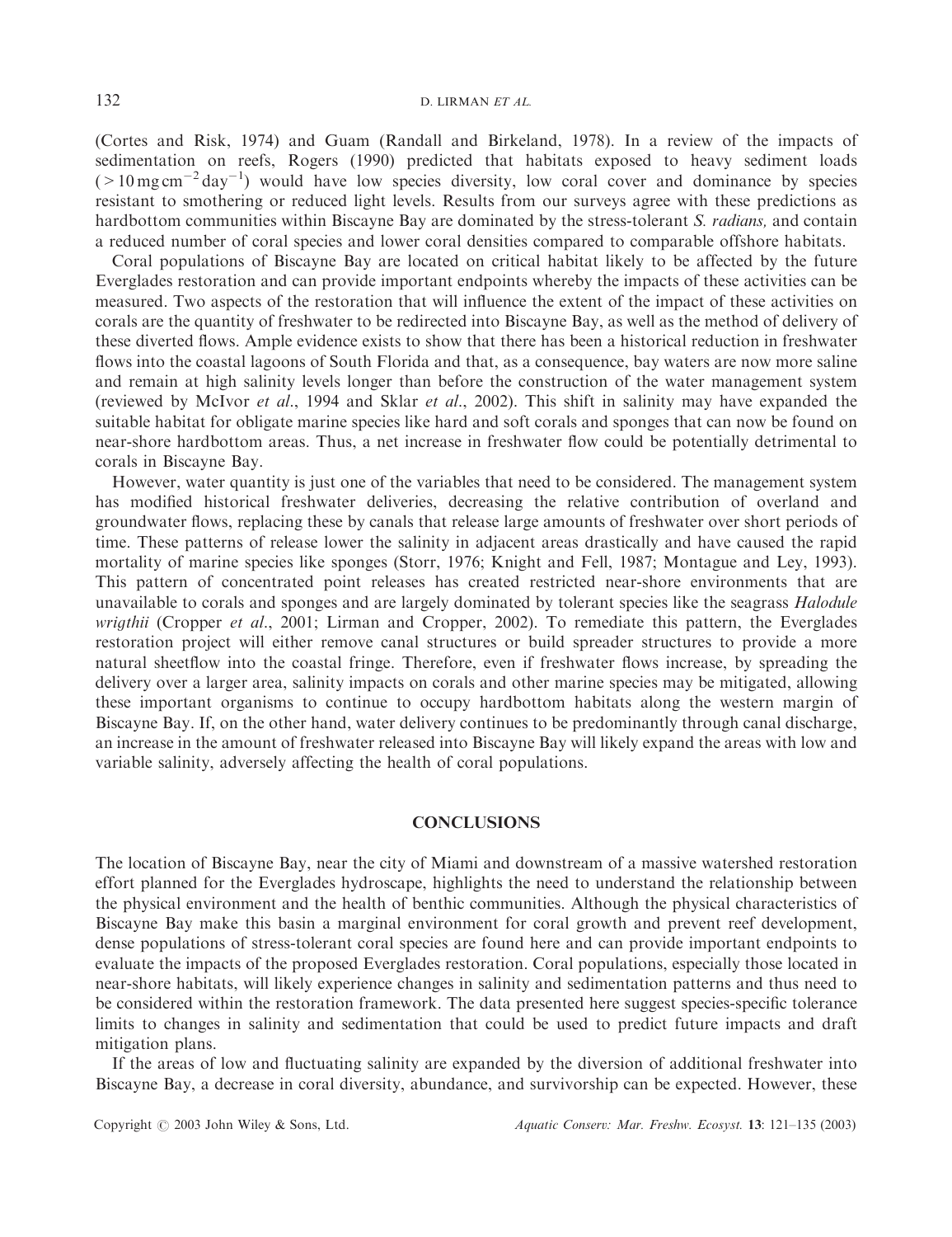negative effects could be mitigated by replacing the present method of delivery through canals with a system that increases overland flows and spreads the impacts of salinity fluctuations over a wider fringe area. The balance between the increased freshwater flows and the method of delivery can be crucial for the conservation of hard corals as well as other obligate marine species like sponges and soft corals that can reach high abundance in hardbottom habitats of Biscayne Bay.

Similarly, the relationship between coral abundance and diversity and sediment depth suggests that the input of additional sediment loads from land sources will likely result in a decrease in coral growth, settlement, abundance and diversity. At present, boating activities along the eastern margin of Biscayne Bay cause an increase in sedimentation rates that, superimposed on already high natural rates of sediment deposition, can be detrimental to corals by reducing light availability and increasing burial rates. To reduce the impacts of boating, restricted use or no wake zones could be established in shallow areas with high coral density.

#### ACKNOWLEDGEMENTS

Financial support was provided by NOAA Coastal Ocean Program (Award #NA67RJ0149), the Florida Department of Environmental Protection (Award # NRD08) and EPA STAR Program (# R-827453-01-0). Richard Curry, Science Director of Biscayne National Park, provided field support for this project.

#### **REFERENCES**

- Alleman RW. 1995. An Update to the Surface Water Improvement and Management Plan for Biscayne Bay. South Florida Water Management District: West Palm Beach, FL.
- Aronson RB, Precht WF, Macintyre IG, Murdoch TJT. 2000. Coral bleach-out in Belize. Nature 405: 36.
- Berkelmans R, Oliver JK. 1999. Large-scale bleaching of corals on the Great Barrier Reef. Coral Reefs 18: 55–60.
- Brook IM. 1982. The effect of freshwater canal discharge on the stability of two seagrass benthic communities in Biscayne National Park, Florida. Proceedings of the International Symposium on Coastal Lagoons, Bordeaux, France. Oceanologica Acta 1982: 63–72.
- Browder JA. 1985. Relationship between pink shrimp production in the Tortugas grounds and water flow patterns in the Florida Everglades. Bulletin of Marine Science 37: 839–856.

Browder JA, Ogden JC. 1999. The natural South Florida system II: predrainage ecology. Urban Ecosystems 3: 245–277.

Browder JA, Wanless HR. 2001. Science Survey Team Final Report. In: Biscayne Bay Partnership Initiative. Survey Team Final Reports. Miami, FL; 65–230.

Browder JA, Restrepo VR, Rice JK, Robblee MB, Zein-Eldin Z. 1999. Environmental influences on potential recruitment of pink shrimp, Penaeus duorarum, from Florida Bay nursery grounds. Estuaries 22: 484–499.

Burns TP. 1985. Hard-coral distribution and cold-water disturbances in South Florida: variation with depth and location. Coral Reefs 4: 117–124.

Chiappone M. 1996. Marine Benthic Communities of the Florida Keys. Site Characterization for the Florida Keys National Marine Sanctuary, vol. 1. The Preserver: Zenda, WI, 46 pp.

- Cortes J, Risk MJ. 1974. El arrecife coralino del Parque Nacional Cahuita, Costa Rica. Revista de Biologia Tropical 32: 109–121.
- Cropper Jr WP, Lirman D, Tosini SC, Diresta D, Luo J, Wang JD. 2001. Sponge population dynamics in Biscayne Bay, Florida. Estuarine Coastal and Shelf Science 53: 13–23.

Davis SM, Ogden JC. 1994. Toward ecosystem restoration. In: Everglades. The Ecosystem and its Restoration, Davis SM, Ogden JC (eds). St. Lucie Press, Delray Beach, Fl; 769–797.

- Durako MJ. 1994. Seagrass die-off in Florida Bay (USA): changes in shoot demographic characteristics and population dynamics in Thalassia testudinum. Marine Ecology Progress Series 110: 59–66.
- Fourqurean JW, Robblee MB. 1999. Florida Bay: a brief history of recent ecological changes. *Estuaries* 22: 345–357.

Gleason DF. 1998. Sedimentation and distributions of green and brown morphs of the Caribbean coral Porites astreoides Lamarck. Journal of Experimental Marine Biology and Ecology 230: 73–89.

Glynn PW, D'Croz L. 1990. Experimental evidence for high temperature stress as the cause of El Nino-coincident coral \* mortality. Coral Reefs 8: 181-191.

Goreau TJ. 1992. Bleaching and reef community change in Jamaica: 1951–1991. American Zoologist 32: 683–695.

Copyright  $\circled{c}$  2003 John Wiley & Sons, Ltd. Aquatic Conserv: Mar. Freshw. Ecosyst. 13: 121–135 (2003)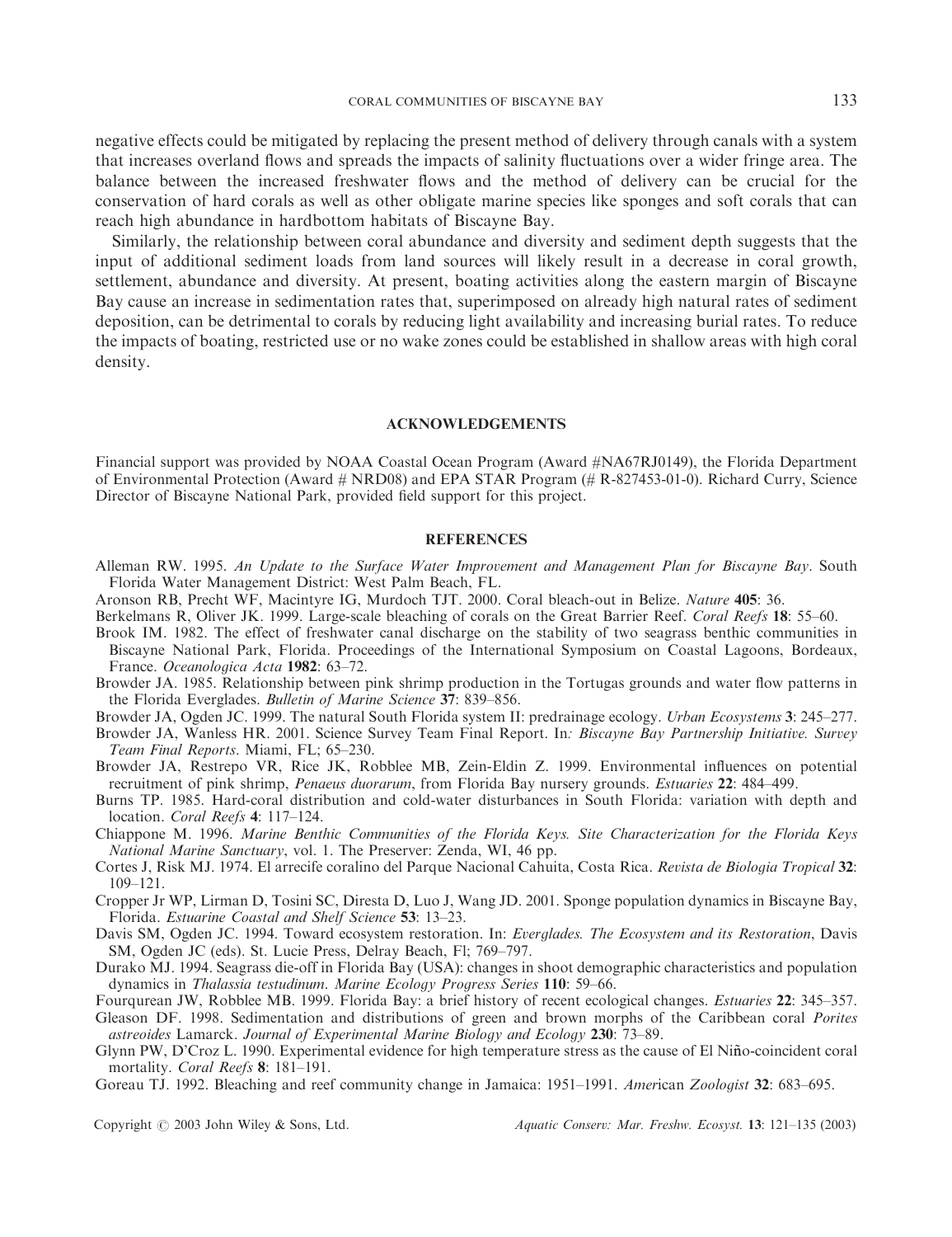- Knight PA, Fell PE. 1987. Low salinity induces reversible tissue regression in the estuarine sponge *Micociona prolifera* (Ellis & Solander). Journal of Experimental Marine Biology and Ecology 107: 253–261.
- Kobluk DR, Lysenko MA. 1994. 'Ring' bleaching in southern Caribbean Agaricia agaricites during rapid water cooling. Bulletin of Marine Science 54: 142–150.
- Lang JC, Lasker HR, Gladfelter EH, Hallock P, Jaap WC, Losada FJ, Muller RG. 1992. Spatial and temporal variability during periods of 'recovery' after mass bleaching on Western Atlantic coral reefs. American Zoologist 32: 696–706.
- Lirman D, Cropper Jr WP. 2002. The influence of salinity on seagrass growth, survivorship, and distribution within Biscayne Bay, Florida: field, experimental, and modeling studies. Estuaries, in Press.
- Maragos JE. 1972. A study of the ecology of Hawaiian reef corals. Ph.D. dissertation, University of Hawaii, Honolulu, 280 pp.
- Marcus J, Thorhaug A. 1981. Pacific versus Atlantic responses of the subtropical hermatypic coral Porites spp. to temperature and salinity effects. Proceedings 4th International Coral Reef Symposium, Manila. vol. 2, 15–20.
- McClanahan TR, Obura D. 1997. Sedimentation effects on shallow coral communities in Kenya. Journal of Experimental Marine Biology and Ecology 209: 103–122.
- McIvor CC, Ley JA, Bjork RD. 1994. Changes in freshwater inflow from the Everglades to Florida Bay including effects on biota and biotic precesses: a review. In: Everglades. The Ecosystem and its Restoration, Davis SM, Ogden JC (eds). St. Lucie Press, Delray Beach, FL; 117–146.
- Miller MW, Weil E, Szmant AM. 2000. Coral recruitment and juvenile mortality as structuring factors for reef benthic communities in Biscayne National Park, USA. Coral Reefs 19: 115–123.
- Moberg F, Nystrom M, Kautsky N, Tedengren M, Jarayabhand P. 1997. Effects of reduced salinity on the rates of photosynthesis and respiration in the hermatypic corals Porites lutea and Pocillopora damicornis. Marine Ecology Progress Series 157: 53–59.
- Montague CL, Ley JA. 1993. A possible effect of salinity fluctuation on abundance of benthic vegetation and associated fauna in Northeastern Florida Bay. Estuaries 16: 703–717.
- Muthiga NA, Szmant AM. 1987. The effects of salinity stress on the rates of aerobic respiration and photosynthesis in the hermatypic coral S. siderea. Biological Bulletin 173: 539–551.
- Nystrom M, Moberg F, Tedengren M. 1997. Natural and anthropogenic disturbance on reef corals in the inner Gulf of Thailand: physiological effects of reduced salinity, copper, and siltation. Proceedings of the 8th International Coral Reef Symposium, Panama, vol. 2. 1893–1898.
- Porter JW, Lewis SK, Porter KG. 1999. The effect of multiple stressors on the Florida Keys coral reef ecosystem: A landscape hypothesis and a physiological test. *Limnology and Oceanography* 44: 941–949.
- Randall RH, Birkeland C. 1978. Guam's reefs and beaches. Part II. Sedimentation studies at Fouha Bay and Ylig Bay. Technical Report. vol. 47. University of Guam Marine Laboratory. 1–77.

Richmond RH. 1993. Effects of coastal runoff on coral reproduction. In: Global Aspects of Coral Reefs. Health, Hazards, and History, Ginsburg RN (ed.). Miami, 360–364.

- Robblee MB, Barber TR, Carlson PR, Durako MJ, Fourqurean JW, Muehlstein LK, Porter D, Yarbro LA, Zieman RT, Zieman JC. 1991. Mass mortality of the tropical seagrass Thalassia testudinum in Florida Bay (USA). Marine Ecology Progress Series 71: 297–299.
- Rogers CS. 1983. Sublethal and lethal effects of sediments applied to common Caribbean reef corals in the field. Marine Pollution Bulletin 14: 378–382.
- Rogers CS. 1990. Responses of coral reefs and reef organisms to sedimentation. Marine Ecology Progress Series 62: 185–202.
- Sklar F, McVoy C, VanZee R, Gawlik DE, Tarboton K, Rudnick D, Miao S, Armentano T. 2002. The effects of altered hydrology on the ecology of the Everglades. In: The Everglades, Florida Bay, and Coral Reefs of the Florida Keys. An Ecosystem Sourcebook, Porter JW, Porter KG (eds). CRC Press, Boca Raton, FL; 39–82.
- Smith III TJ, Hudson JH, Robblee MB, Powell GVN, Isdale PJ. 1989. Freshwater flow from the Everglades to Florida Bay: a historical reconstruction based on fluorescent banding in the coral Solenastrea bournoni. Bulletin of Marine Science 44: 274–282.
- Soong K. 1991. Sexual reproductive patterns of shallow-water reef corals in Panama. Bulletin of Marine Science 49: 832–846.
- Storr JF. 1976. Field observations of sponge reactions as related to their ecology. In: Aspects of Sponge Biology, Harrison FW, Cowden RR (eds). Academic Press: New York, 277–282.
- Szmant AM. 1986. Reproductive ecology of Caribbean reef corals. Coral Reefs 5: 43–53.
- Vaughan TW. 1916. The results of investigations of the ecology of the Floridian and Bahamian shoal-water corals. Proceedings of the National Academy of Sciences *2*: 95–100.